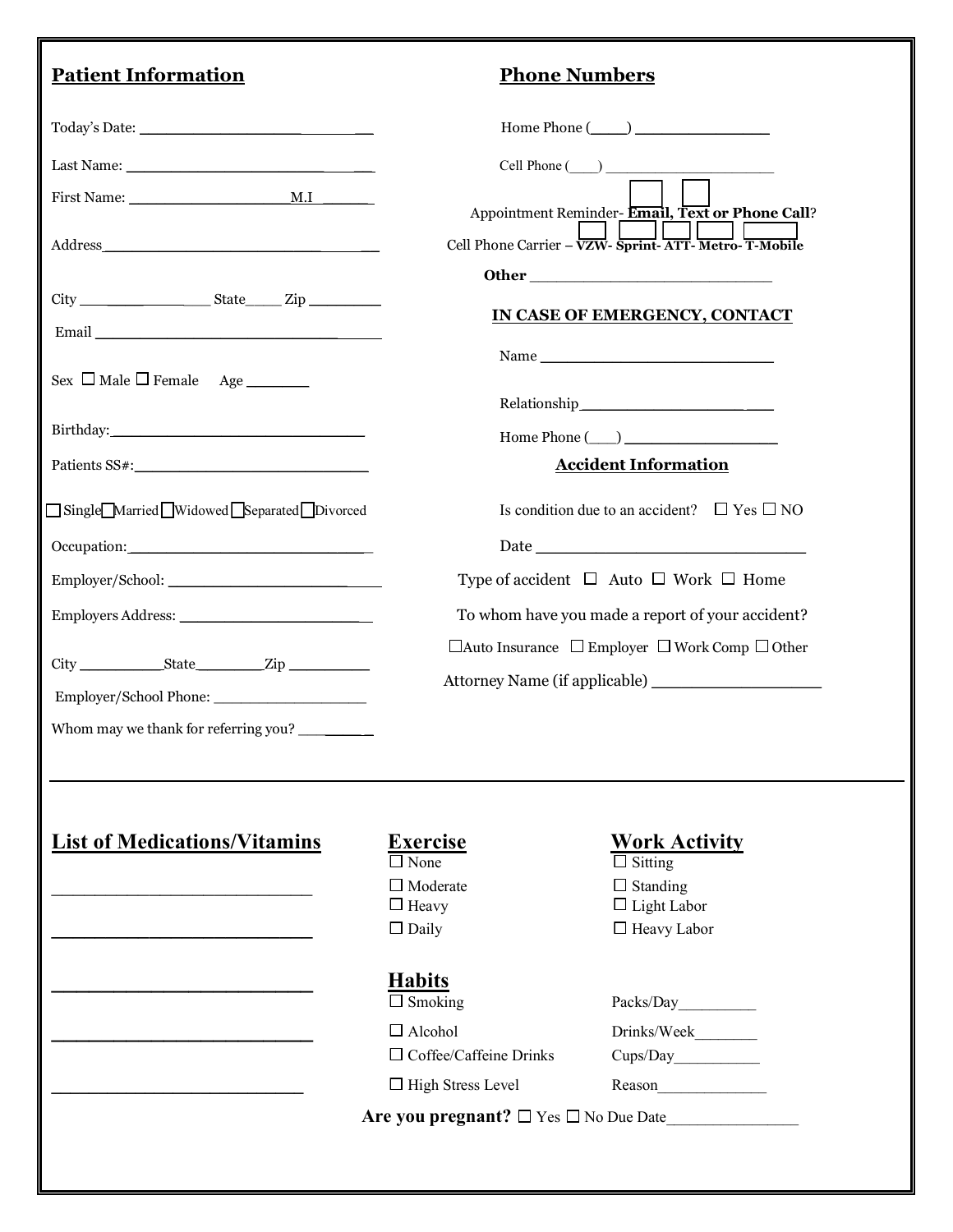| <b>Allergies</b>                                                                                   |                          |                                 |                                 |                            | Height:___________    |
|----------------------------------------------------------------------------------------------------|--------------------------|---------------------------------|---------------------------------|----------------------------|-----------------------|
| $\Box$ Latex $\Box$ Rubber $\Box$ -KT tape $\Box$ -NSAID $\Box$ -Soaps $\Box$ -None --Other $\Box$ |                          |                                 |                                 |                            |                       |
| <b>Surgeries</b>                                                                                   |                          |                                 |                                 |                            |                       |
| $\Box$ Abdominal                                                                                   | Ablation                 | <b>H</b> chilles                | 7-Ankle                         |                            | $\exists$ Appendix    |
| ⊥Arm                                                                                               | <b>Back</b>              | Brian/Tumor                     | <b>-Breast</b>                  |                            | Carpal tunnel         |
| $\perp$ Cataracts                                                                                  | Cervical Disc            | $\Box$ Chest                    | -Colon                          |                            | $\Box$ Cornea         |
| Transplant                                                                                         |                          |                                 |                                 |                            |                       |
| $\Box$ C-section                                                                                   | $\Box$ Disc              | $\Box$ Diverticulitis           |                                 | <b>Ectopic Pregnancy</b>   | $\Box$ EENT           |
| <b>Elbow</b>                                                                                       | Endometriosis            | $\Box$ Femur                    | $\perp$ Foot                    |                            | <b>Gallbladder</b>    |
| <b>Gastrointestinal</b>                                                                            | <b>Gynecological</b>     | $\Box$ Hand                     | $\perp_{\text{Heart}}$          |                            | Heart Bypass          |
| $\Box$ Hemorectomy                                                                                 | -<br>Hernia              | $\Box$ Hip                      |                                 | Hip Replacement            | -Hysterectomy         |
| $\Box$ Knee                                                                                        | $\Box$ Intestine         | $\Box$ Jaw/Orthodontic          | _tidney                         |                            | $\perp$ Kidney Stones |
| Knee Replacement                                                                                   |                          |                                 |                                 |                            |                       |
| Lumbar Disc                                                                                        | Lasik                    | Liposuction                     | -Laparoscopy                    |                            | $\perp$ Lithotripsy   |
| Miscarriage                                                                                        | $\Box$ Lumpectomy        | $\Box$ Lymphedema               | ⊥Lipoma                         |                            | $\perp$ Mastectomy    |
| $1_{\rm Nose}$<br>Prostate                                                                         | $\Box$ Mole              | $\Box$ -Neck                    | -Neurological                   |                            | $\perp$ NONE          |
| Sinus/Jaw                                                                                          | Obstetrical              | $\Box$ -Other                   | $\Box$ Ovary                    |                            | -Podiatric            |
| thoracic                                                                                           | Prostatectomy            | $\Box$ -Rhinoplasty             | Scar Revision                   |                            | $\Box$ Shoulder       |
| $\exists$ Stent                                                                                    | Sleep Apnea              | $\Box$ - Spinal fusion cervical | $\Box$ -Spinal fusion<br>lumbar |                            | $\Box$ Spinal fusion  |
| Removal                                                                                            | Thoracic Disc            | $\Box$ -Throat                  | $\Box$ Tonsil/s                 |                            | Varicose Vein         |
| $\Box$ Wrist                                                                                       |                          |                                 |                                 |                            |                       |
|                                                                                                    | $\Box$ Wrist/Hand        |                                 |                                 |                            |                       |
|                                                                                                    |                          |                                 |                                 |                            |                       |
| --Other                                                                                            |                          |                                 |                                 |                            |                       |
|                                                                                                    |                          |                                 |                                 |                            |                       |
| <b>Medical History</b>                                                                             |                          |                                 |                                 |                            |                       |
| $\Box$ Alcoholism                                                                                  | Allergy Shots            | Anemia                          |                                 | Ankle Pain                 |                       |
| $\Box$ Appendicitis                                                                                | Arm Pain                 | Arrhythmia                      |                                 | $\Box$ Arthritis           |                       |
| <b>□Asthma</b>                                                                                     | Back Pain                | Brachialplexus Palsy            |                                 | $\Box$ Breast Lump         |                       |
| Broken Bones                                                                                       | Bronchitis               | Cancer                          |                                 | $\Box$ Carpal Tunnel       |                       |
| $\Box$ Chemical Dependency                                                                         | Chest Pain               | Chicken Pox                     |                                 | $\Box$ Colon               |                       |
| $\Box$ Concussion                                                                                  | Congestive Heart Failure | Depression/Other disorder       |                                 | $\Box$ Diabetes            |                       |
| Dislocations                                                                                       | $\Box$ Dizziness         | $\Box$ Elbow Pain               |                                 | $\square$ Emphysema        |                       |
| $\Box$ Epilepsy                                                                                    | Eye/Vision Problems      | Fainting                        |                                 | Falls/Concussion           |                       |
| $\Box$ Fatigue                                                                                     | Foot Pain                | Fracture                        |                                 | Genetic Spinal Disorder    |                       |
| <b>Goiter</b>                                                                                      | <b>Sout</b>              | Hand Pain                       |                                 | Headaches                  |                       |
| $\Box$ Hearing Problems                                                                            | Heart Disease            | Hemochromatosis                 |                                 | $\Box$ Hepatitis           |                       |
| $\Box$ Hernia                                                                                      | Herniated Disc           | Herpes                          |                                 | High Blood Pressure        |                       |
| High Cholesterol                                                                                   | Hip Pain                 | Jaw Pain                        |                                 | Join Stiffness             |                       |
| $\Box$ Kidney Disease                                                                              | Kidney Stones            | Knee Pain                       |                                 | $\Box$ Leg Pain            |                       |
| Liver Disease                                                                                      | Low Back Pain            | $\exists$ Lupus                 |                                 | $\Box$ Measles             |                       |
| Menstrual Problems                                                                                 | Mid Back Pain            | Migraines                       |                                 | $\Box$ Minor Heart Trouble |                       |
| Miscarriage                                                                                        | Mononucleosis            | Multiple Sclerosis              |                                 | $\Box$ Mumps               |                       |
| Neck Pain                                                                                          | Neurological Disorder    | Neuropathy                      |                                 | $\Box$ none                |                       |
| $\Box$ Osteoporosis                                                                                | Ovarian Cysts            | Pacemaker                       |                                 | Parkinson's disease        |                       |
| Pinched Nerve                                                                                      | Plantar Faciitis         | Pneumonia                       |                                 | $\Box$ Polio               |                       |
| Prostate Problems                                                                                  | Psychiatric Care         | Pulmonary Embolism              |                                 | Rheumatic Fever            |                       |
| Rheumatoid Arthritis                                                                               | <b>Scoliosis</b>         | Shingles                        |                                 | Shoulder Pain              |                       |
| Significant weight change                                                                          | Spinal Cord Injury       | Spondylolistheisis              |                                 | Sprain/Strain              |                       |
| Stomach Problems                                                                                   | Stroke/Heart Attack      | Thyroid                         |                                 | Tonsillitis                |                       |
| $\Box$ Tumor/Growths                                                                               | $\exists$ Ulcer/s        | Vaginal Infections              |                                 | $\Box$ Vertigo             |                       |
| $\Box$ Whooping Cough                                                                              | Wrist Pain               |                                 |                                 |                            |                       |
|                                                                                                    |                          |                                 |                                 |                            |                       |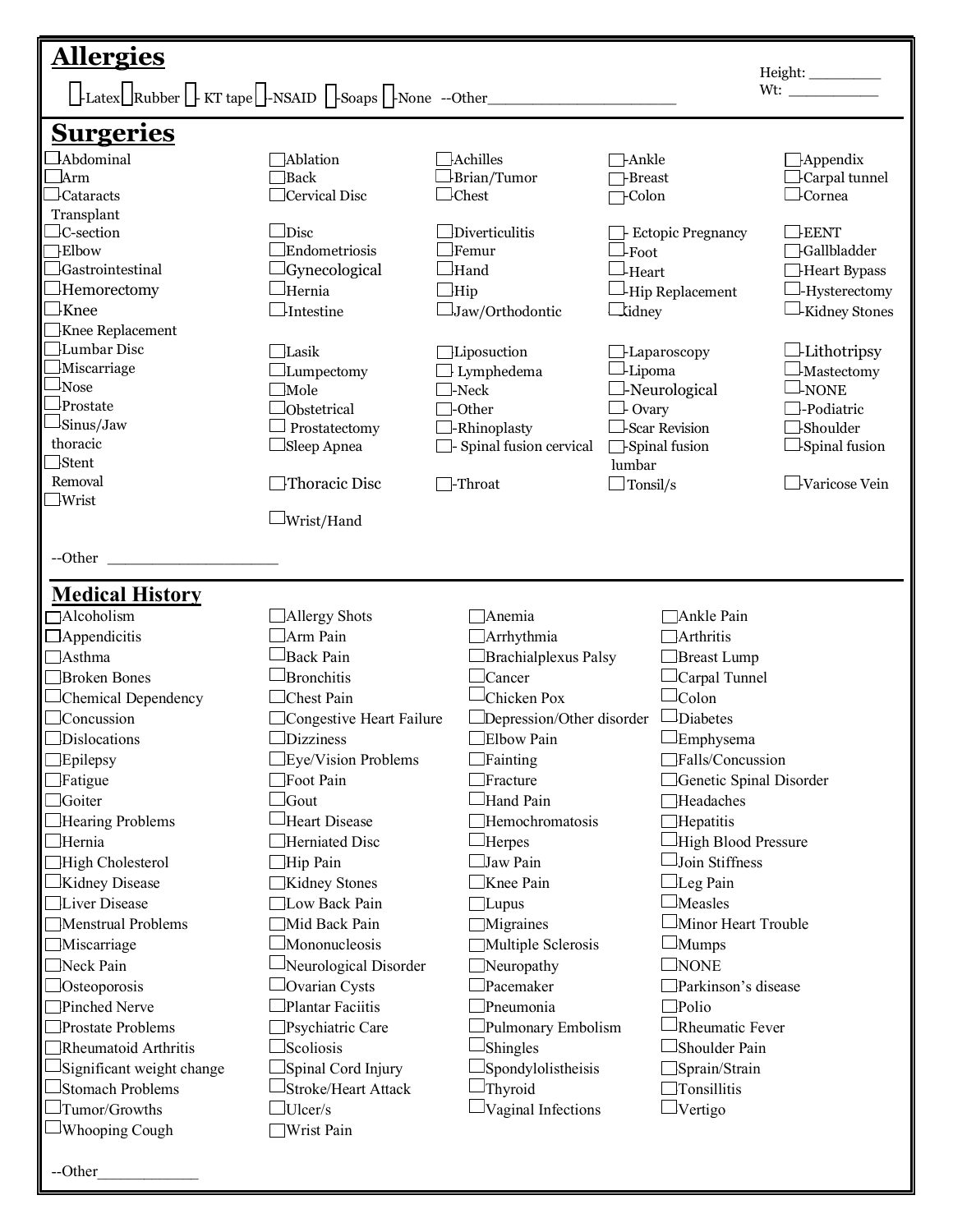| What body part are you being seen for today:              |                                                                                                                                                           |
|-----------------------------------------------------------|-----------------------------------------------------------------------------------------------------------------------------------------------------------|
| Left<br>Bilateral<br>Is it:<br>When did condition         | Right                                                                                                                                                     |
| How did it                                                |                                                                                                                                                           |
|                                                           |                                                                                                                                                           |
|                                                           | Do you have any recent imaging ( $X$ -ray, MRI, CT, etc.)? If so please list date and name of facility.                                                   |
|                                                           |                                                                                                                                                           |
|                                                           |                                                                                                                                                           |
|                                                           | ON A SCALE OF 0-10, WITH 10 BEING UNBEARABLE PAIN, PLEASE RATE YOUR SYMPTOMS:                                                                             |
| $\mathbf{1}$<br>$\overline{2}$<br>3<br>4                  | 8<br>5<br>6<br>7<br>10<br>9                                                                                                                               |
|                                                           |                                                                                                                                                           |
| <b>INTENSITY:</b> Minimum Mild Moderate Severe unbearable |                                                                                                                                                           |
|                                                           | NATURE: Dull ache Numbness Radiating pain Sharp Shooting Stabbing Tightness Tingling Throbbing                                                            |
|                                                           |                                                                                                                                                           |
|                                                           |                                                                                                                                                           |
|                                                           |                                                                                                                                                           |
| Stretching other:                                         | WHAT HELPS: Acupuncture $\Box$ Chiropractic $\Box$ Heat $\Box$ ICE $\Box$ Massage $\Box$ Nothing $\Box$ Pain Meds $\Box$ Therapy $\Box$ Sleep/rest $\Box$ |
|                                                           |                                                                                                                                                           |
| Constant 76-100% of the day                               | FREQUENCY: Intermittent $\overline{o}$ -25% of the day Occasional 26-50% of the day Frequent 51-75% of the day                                            |
|                                                           |                                                                                                                                                           |
| ANY ADDITIONAL COMMENTS:                                  |                                                                                                                                                           |
|                                                           |                                                                                                                                                           |
|                                                           | <b>Activities of Daily Living</b><br>Circle each of the activities which you have a difficulty performing and or can perform only with pain.              |
|                                                           |                                                                                                                                                           |
| Bending                                                   | Gardening<br>Personal hygiene/Grooming                                                                                                                    |
| Care of others/Pets                                       | <b>General Mobility</b><br>Pushing/Pulling with legs/feet                                                                                                 |
| Carrying Objects                                          | Holding onto object<br>Pushing/Pulling with hands/arms                                                                                                    |
| <b>Climbing Stairs</b>                                    | Jogging<br>Reaching out/up/down                                                                                                                           |
| Concentrating                                             | Keeping balance<br>Sitting                                                                                                                                |
| Cooking/Cleaning                                          | Housework<br>Standing                                                                                                                                     |
| Crouching/Squatting                                       | Lifting<br>Turning                                                                                                                                        |
| Dressing                                                  | Lying Down<br>Twisting                                                                                                                                    |
| Driving                                                   | Moving Joint/s<br>Walking                                                                                                                                 |
| Eating<br>Other Explain:                                  | Exercise/Sports<br>Yard Work                                                                                                                              |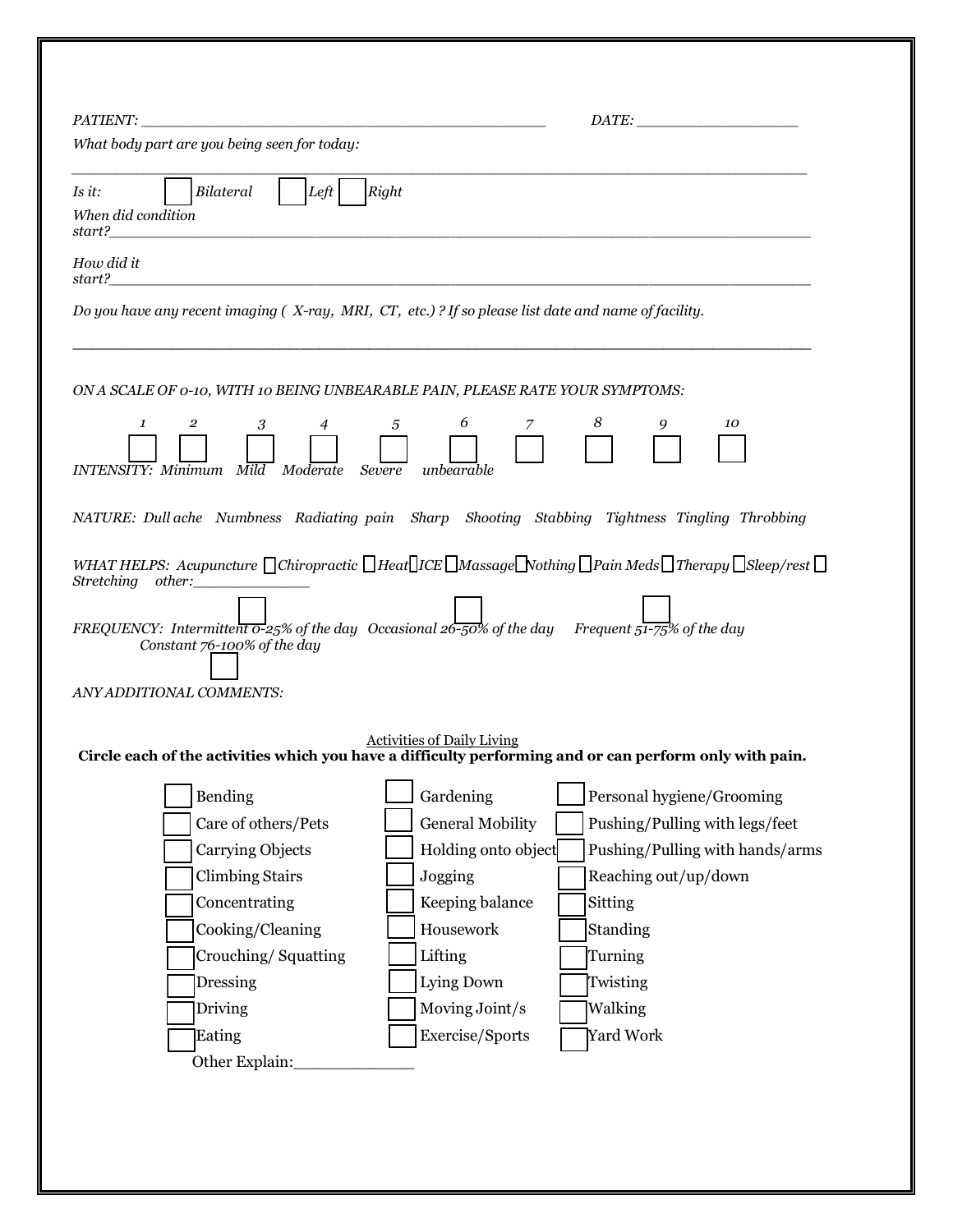Please initial:

Please arrive ten minutes before your scheduled appointment time to ensure a full session.

We pride ourselves in not having patients wait and as such need all patients to arrive 10 minutes before their appointment time and no later than their scheduled appointment time. We may have to reschedule your appointment if you are running late.

You may cancel your appointment without charge up to 24 hours preceding your appointment. Same day cancellations will be charged 50% of the scheduled service price. If you do not call to cancel your appointment or do not show up for your scheduled appointment, you will be charged full price for the scheduled service.

\_\_\_\_\_\_\_\_\_\_Your next \_\_\_\_\_\_\_\_\_\_\_\_\_\_\_\_\_\_ visits are for treatment only. In the event that your condition deteriorates, there is re-injury, or new areas need to be addressed please call our office prior to your appointment so we can allow the necessary time for a re-examination by the doctor.

\_\_\_\_\_\_\_\_\_\_When you arrive at the office we have to first check you into our system before you can sign the sign-in pad.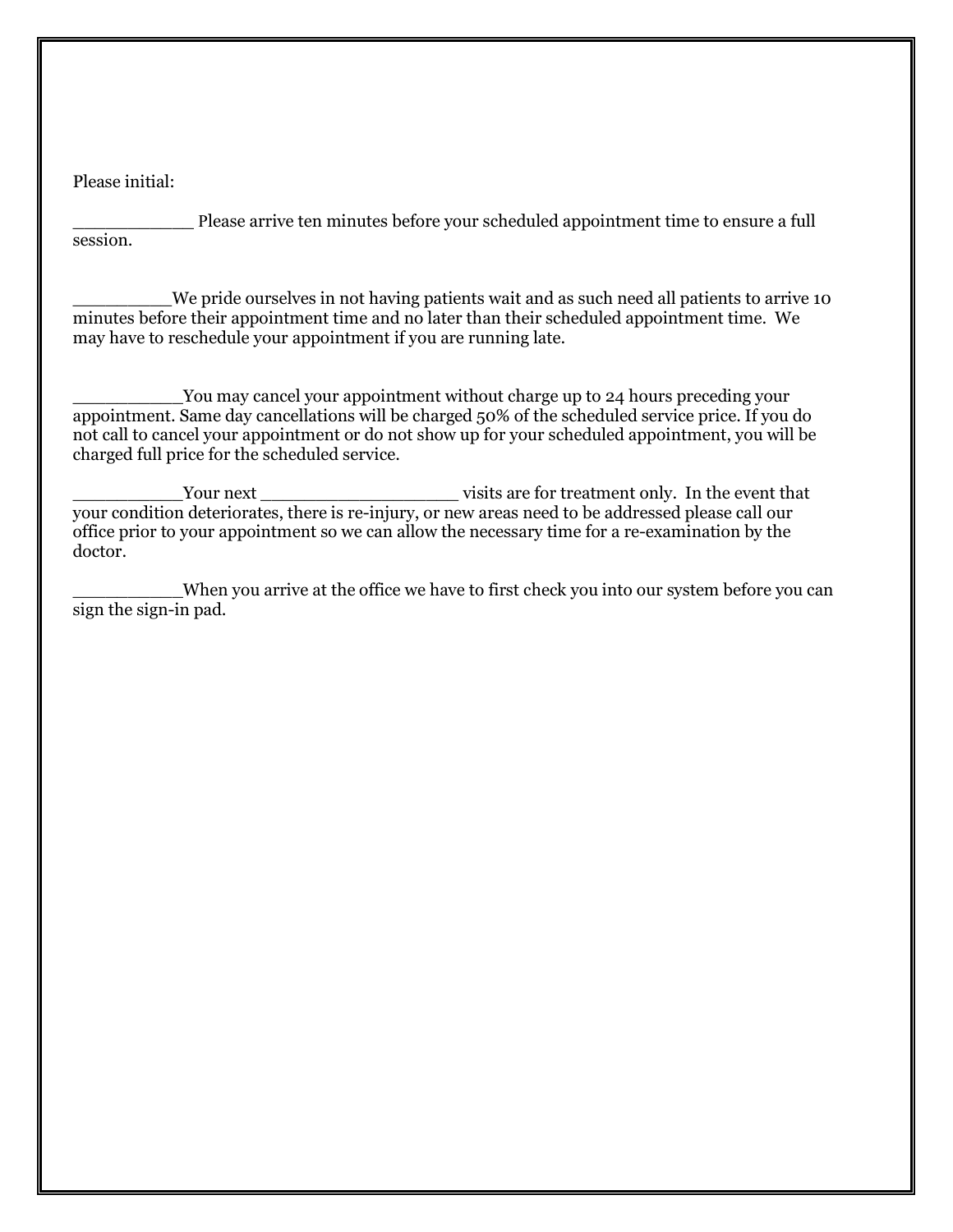### **INFORMED CONSENT TO CHIROPRACTIC ADJUSTMENT AND CARE**

I hereby request and consent to the performance of chiropractic adjustments and other chiropractic procedures, including various modes of physical therapy and diagnostic x-rays, on me ( or the patient named below, for whom I am legally responsible) by the doctor of chiropractic named below and/or other licensed doctors of chiropractic who now or in the future treat me while employed by, working or associated with or serving as the back up for the doctor of chiropractic named below, including those working at the clinic or office listed below or any other office or clinic.

I have had an opportunity to discuss with the doctor of chiropractic named below and/or with other office or clinic personnel the nature and purpose of chiropractic adjustments and other procedures. I understand that results are not guaranteed.

I understand and am informed that, as in the practice of medicine, in the practice of chiropractic there are some risks to treatment, including, but not limited to, fractures, disc injuries, strokes, dislocation and sprains. I do not expect the doctor to be able to anticipate and explain all risks and complications, and I wish to rely on the doctor to exercise judgement during the course of the procedure which the doctor feels at the time, based upon the facts then known, is in my best interests.

I have read, or have had read to me, the above consent. I have also had an opportunity to ask questions about its content, and by signing below I agree to the above-named procedures. I intend this consent form to cover the entire course of treatment for my present condition and for any future condition(s) for which I seek treatment.

| To be completed by patient                                                                                                                | To be completed by patient's Representative, if necessary,<br>e.g., if patient is a minor or is physically or legally<br>incapacitated: |
|-------------------------------------------------------------------------------------------------------------------------------------------|-----------------------------------------------------------------------------------------------------------------------------------------|
| <b>Print Patient's Name</b>                                                                                                               | <b>Print Name of Patient</b>                                                                                                            |
| <b>Signature of Patient</b>                                                                                                               | Print Name of Patient's Representative                                                                                                  |
| Date Signed                                                                                                                               | Signature of Patient's Representative                                                                                                   |
| To be completed by doctor or staff                                                                                                        | Print Name(s) of doctor(s) treating this patient:                                                                                       |
| Anthony B. Morovati, D.C. and / or<br>Janine Abramian, D.C. and / or                                                                      |                                                                                                                                         |
| Morovati Chiropractic Corp<br>Anthony B. Morovati, D.C.<br>Janine Abramian-Morovati, D.C.<br>3515 North Verdugo Rd.<br>Glendale, CA 91208 |                                                                                                                                         |
|                                                                                                                                           |                                                                                                                                         |
| Witness to Patient's                                                                                                                      |                                                                                                                                         |
|                                                                                                                                           | This Signed original is to be filed in patient's file and a copy is to be given to the patient.                                         |
|                                                                                                                                           |                                                                                                                                         |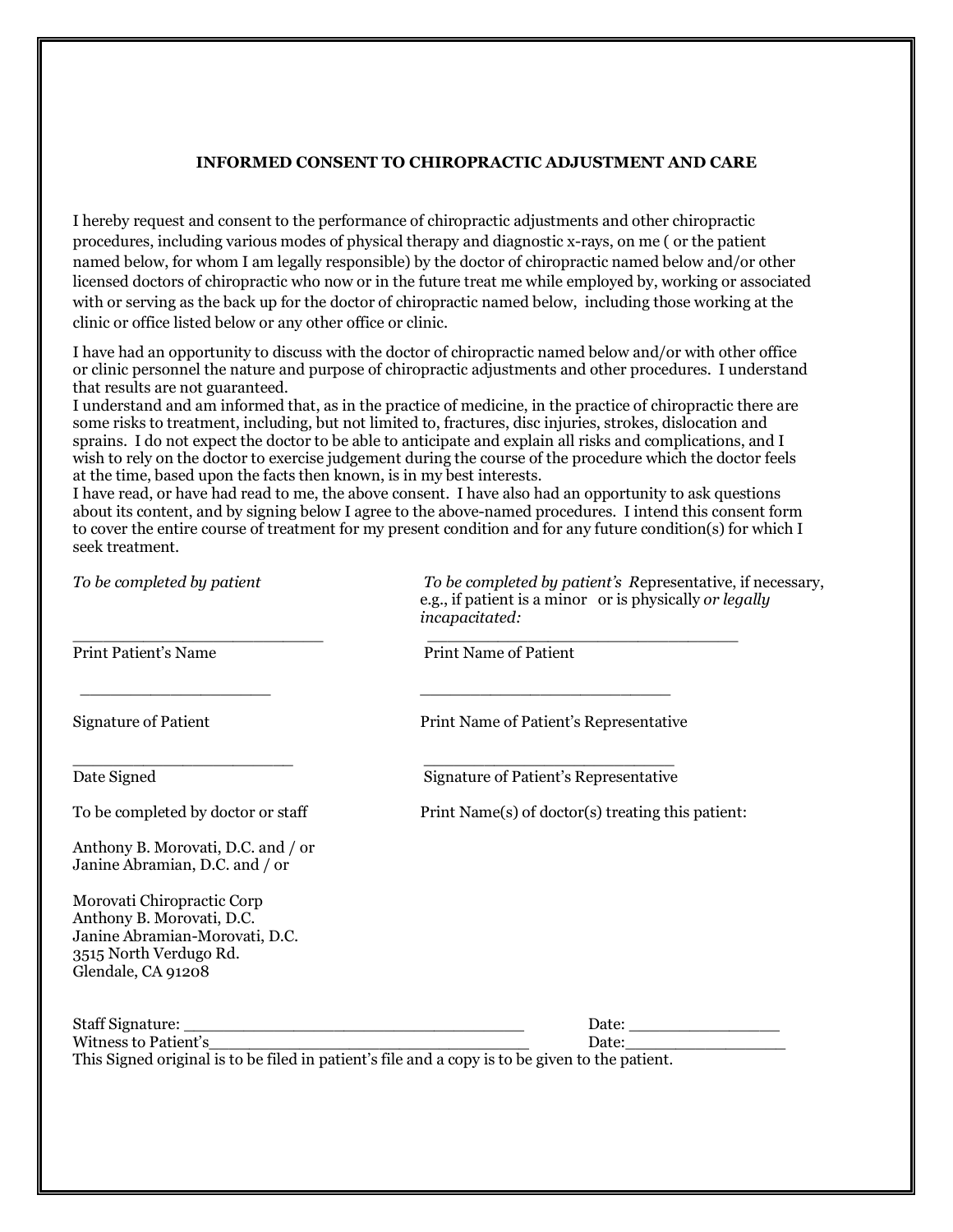Patient Name: \_\_\_\_\_\_\_\_\_\_\_\_\_\_\_\_\_\_\_\_\_\_\_\_\_\_\_\_\_

#### **Financial Policy**

Thank you choosing Morovati Wellness Center as your Chiropractic Providers. We are committed to your successful treatment. We request you read, agree to, and sign the following statement of Financial Policy prior to starting treatment.

1. It is your responsibility to verify with your insurance plan/carrier as to your coverage with them. Although we verify your insurance we cannot be held responsible for the information given as insurance companies read a disclaimer that states that verification of benefits is not a guarantee of payment. Please note that Dr Anthony Morovati is not a contracted provider with any insurance company other than Lakeside Medical Group IPA. Please note that Dr Janine Morovati is not a contracted provider with any insurance company. Please verify that service such as office visits, X-Rays and in-office procedures do not require pre-authorization. Some plans require pre-authorization or referrals from the patient's primary care physician. .

2. Payment is due at the time services are rendered, including co-payment and deductibles. Your insurance is billed as a courtesy but it is not a guarantee of payment. We accept cash, check, Visa and MasterCard.

3. Written or verbal authorizations from insurance plans or management groups are not guarantee of payment. All claims are reviewed by the insurance carriers after services are rendered and authorizations can be denied at the time of review. Denied claims become the patient's responsibility. Please remember that insurance is considered a method of reimbursing the patient for fees paid to the doctor and is not a substitute for payment. Some companies pay fixed allowances of certain procedures or limit the length of the sessions. Ultimately all charges are your responsibility. Please note that acuscope treatments are time based and are billed in increments of 15 minutes. Furthermore, there is two ways the acuscope can be applied, attended and unattended. When we apply the acuscope attended, we bill for the electric current being applied as well as myofascial release of the trigger points in increments of 15 minutes. When the acuscope is being applied unattended we only bill for the electrical current in increments of 15 minutes. However, keep in mind that the length of time the acuscope is applied is dependent on medical necessity. All supplies, which are not billable to your insurance carrier, must be paid for at the time they are dispensed.

4. Statements are mailed after the insurance company has paid their portion. The account is then payable within 30 days. Overdue accounts are subject to a \$15.00 rebilling fee each 30 days it goes unpaid. Accounts 90 days in rear will be subject to collection and/or interest by and external agency unless financial arrangements are made with our office.

5. APPOINTMENTS THAT ARE NOT CANCELLED WITHIN 24 HOURS TO THE SCHEDULED APPOINTMENT TIME WILL BE CHARGED \$85.00 MISSED APPOINTMENT FEE. PLEASE BE SURE TO ADVISE THIS OFFICE 24 HOURS IN ADVANCE OF CANCELLATION. **We ask that you arrive 10 minutes prior to your appointment time to insure you receive your full session.**

6. Whenever our office refers you to outside laboratories, hospitals, physical therapy or tests, be sure to verify that pre-authorization is not required and that your insurance participates with their facility.

7. I hereby assign all medical and/or surgical benefits to include major medical benefits to which I am entitled including Medicare, Private Insurance, and other health plans. This assignment will remain in effect until revoked by me in writing. A photocopy of this assignment is to be considered as valid as an original. I understand that I am financially responsible for all charges whether or not paid by said insurance. I hereby authorize said assignee to release all information necessary to secure the payment.

8. I also acknowledge receipt of the notice of Privacy Practices.

I HAVE READ THE ABOVE AGREEMENT AND AGREE TO THE TERMS AND CONDITIONS AS SET FORTH.

Print name of the financially responsible party\_\_\_\_\_\_\_\_\_\_\_\_\_\_\_\_\_\_\_\_\_\_\_\_\_\_\_\_\_\_\_\_\_\_

 $\Box$  SIGNATURE  $\Box$  DATE  $\Box$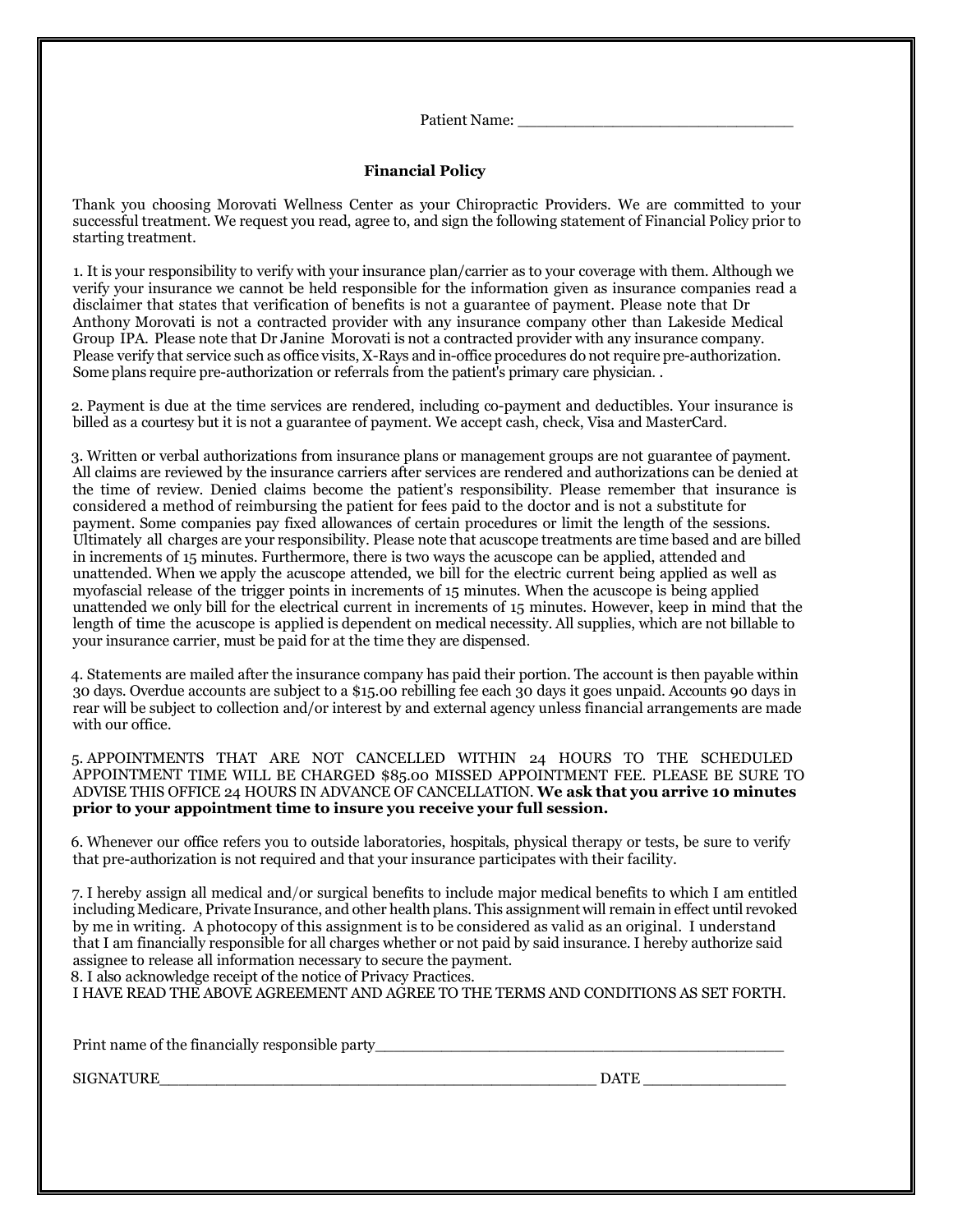| <b>Authorization to Release Medical Records</b>                                                              |                                                 |
|--------------------------------------------------------------------------------------------------------------|-------------------------------------------------|
|                                                                                                              |                                                 |
|                                                                                                              |                                                 |
|                                                                                                              |                                                 |
|                                                                                                              |                                                 |
|                                                                                                              | hereby authorize and request you to release to: |
| Anthony B. Morovati, D.C.<br>Janine Abramian -Morovati, D.C.<br>3515 North Verdugo Rd.<br>Glendale, CA 91208 |                                                 |
| 818-500-8484<br>818-975-2869 Fax                                                                             |                                                 |
|                                                                                                              |                                                 |
|                                                                                                              |                                                 |
|                                                                                                              |                                                 |
|                                                                                                              |                                                 |
|                                                                                                              |                                                 |
|                                                                                                              |                                                 |
|                                                                                                              |                                                 |
|                                                                                                              |                                                 |
|                                                                                                              |                                                 |
|                                                                                                              |                                                 |
|                                                                                                              |                                                 |
|                                                                                                              |                                                 |
|                                                                                                              |                                                 |
|                                                                                                              |                                                 |
|                                                                                                              |                                                 |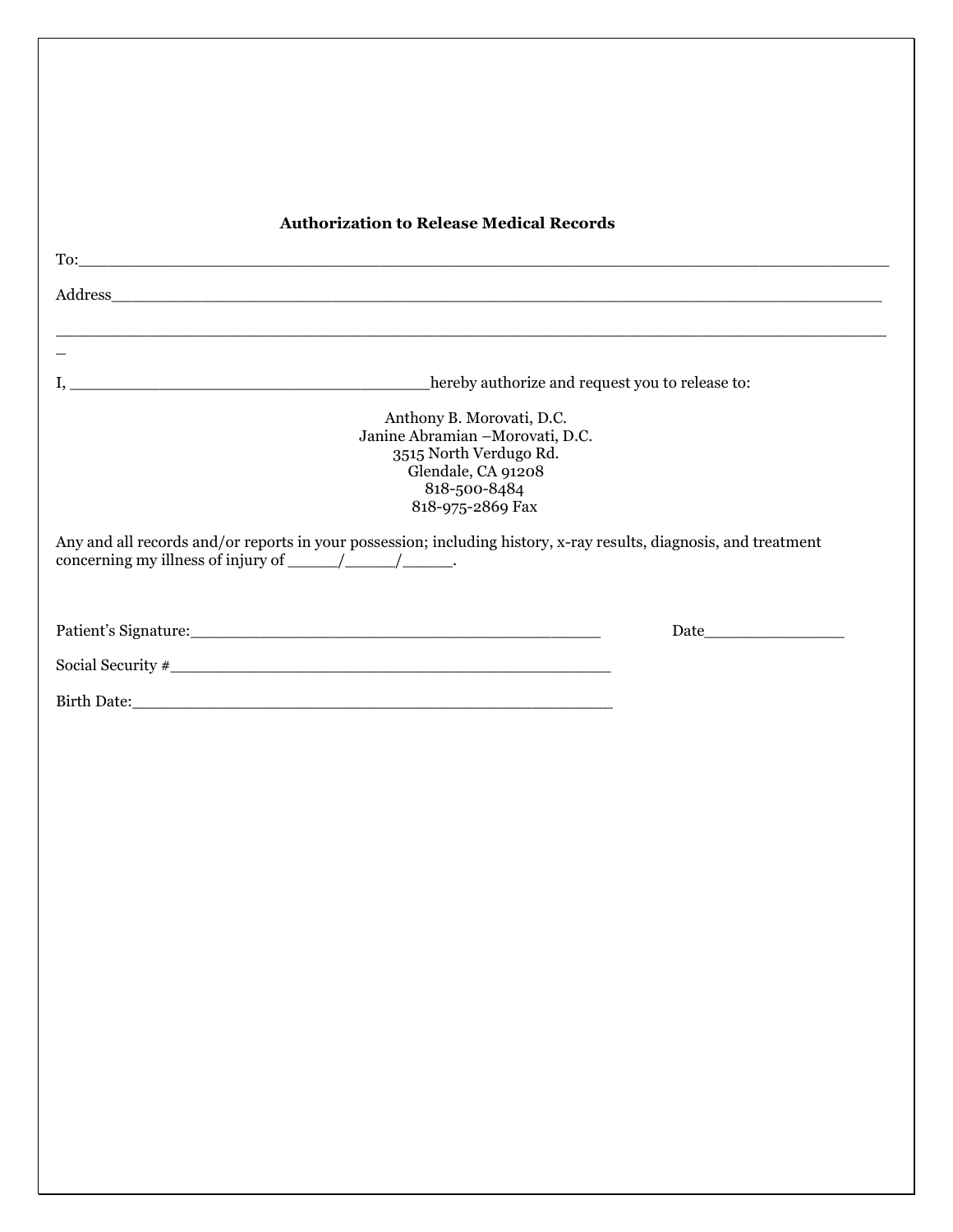#### *CONSENT FOR TREATMENT OF A MINOR*

Date:

(I) (We) the undersigned, parent (s) or legal guardian (s) of

\_\_\_\_\_\_\_\_\_\_\_\_\_\_\_\_\_\_\_\_\_\_\_\_\_\_\_\_\_\_\_\_\_\_\_\_\_\_\_\_\_\_, a minor, do hereby authorize, **Anthony B. Morovati, D.C. and/or Janine Abramian, D.C.,** as agents for the undersigned to consent to any x-ray examination, anesthetic, medical or surgical diagnosis or treatment and hospital care which is deemed advisable by, and is to be rendered under the general or special supervision of any physician or surgeon licensed under the provision of the Medical Practice Act on the medical staff of any accredited hospital, whether such diagnosis or treatment is rendered at the office of said physician or at said hospital.

It is understood that this authorization is given in advance of any specific diagnosis, treatment or hospital care being required but is given to provide authority and power on the part of our aforesaid agent (s) to give specific consent to any and all such diagnosis, treatment or hospital care which the aforementioned physician in the exercise of his best judgment may deem advisable.

| This authorization shall remain effective until | unless sooner revoked in |
|-------------------------------------------------|--------------------------|
| writing delivered to said agent (s).            |                          |

| Father:         | Witness: |
|-----------------|----------|
| Mother:         | Witness: |
| Legal Guardian: | Witness: |